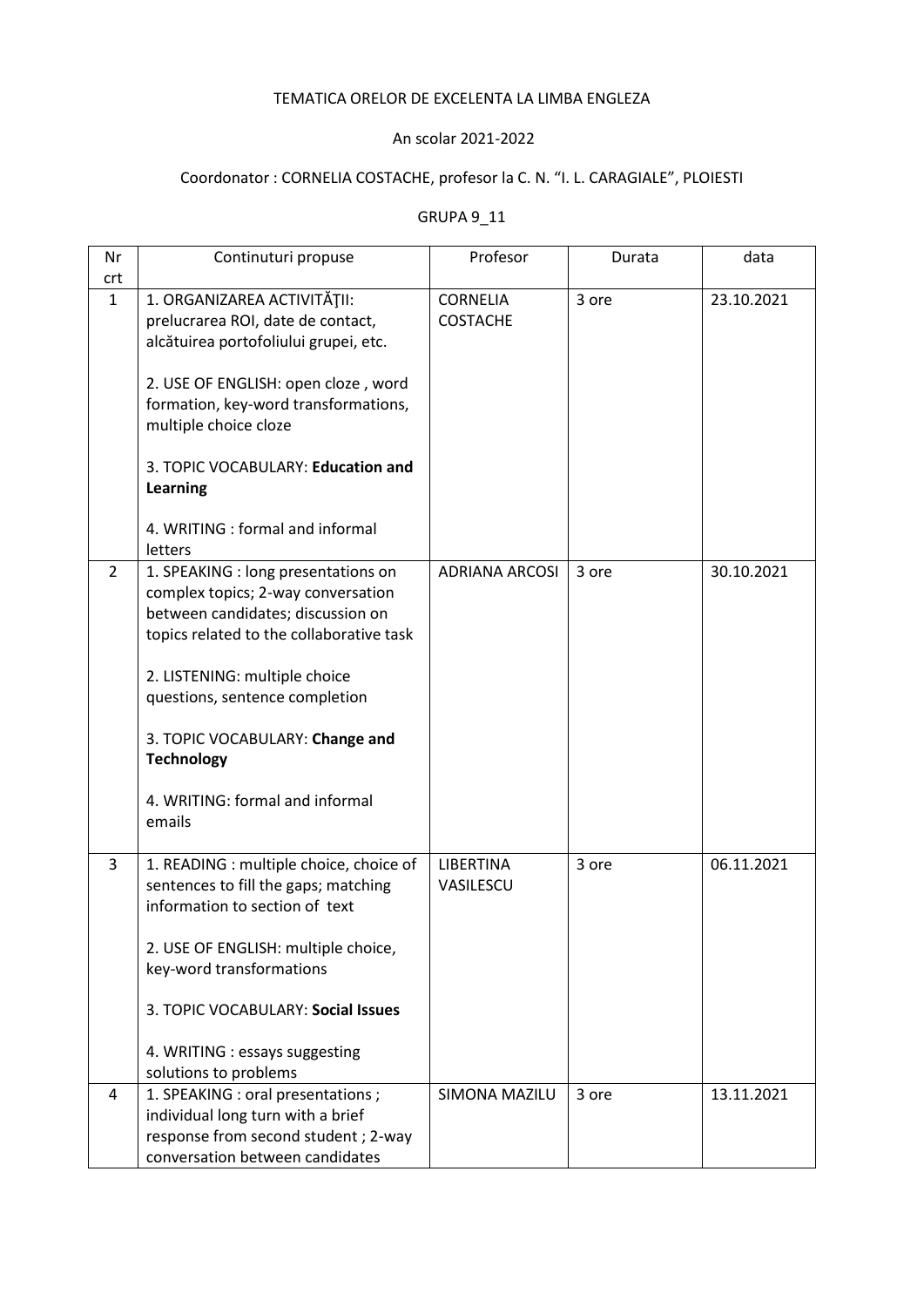|   | 2. USE OF ENGLISH: open cloze, word<br>formation, key-word transformations,                                                                    |                                    |       |            |
|---|------------------------------------------------------------------------------------------------------------------------------------------------|------------------------------------|-------|------------|
|   | multiple choice cloze                                                                                                                          |                                    |       |            |
|   | 3. TOPIC VOCABULARY: The                                                                                                                       |                                    |       |            |
|   | <b>Environment</b>                                                                                                                             |                                    |       |            |
|   | 4. WRITING: Opinion Essays                                                                                                                     |                                    |       |            |
| 5 | 1. READING: multiple choice, choice of<br>sentences to fill the gaps; matching<br>information to sections of text                              | <b>SIMONA</b><br><b>MAICAN</b>     | 3 ore | 20.11.2021 |
|   | 2. LISTENING: multiple choice<br>questions, sentence completion,<br>multiple matching                                                          |                                    |       |            |
|   | 3. TOPIC VOCABULARY: Nature and<br><b>Our Surroundings</b>                                                                                     |                                    |       |            |
|   | 4. WRITING: describing places                                                                                                                  |                                    |       |            |
| 6 | 1.USE OF ENGLISH: open cloze,<br>multiple choice cloze                                                                                         | <b>CORNELIA</b><br><b>COSTACHE</b> | 3 ore | 04.12.2021 |
|   | 2. READING: multiple choice, choice of                                                                                                         |                                    |       |            |
|   | sentences to fill the gaps; matching<br>information to sections of text;                                                                       |                                    |       |            |
|   | 3. SPEAKING: oral presentations;                                                                                                               |                                    |       |            |
|   | individual long turn with a brief<br>response from second student;                                                                             |                                    |       |            |
|   |                                                                                                                                                |                                    |       |            |
|   | 4. TOPIC VOCABULARY: Relationships<br>and People- describing people                                                                            |                                    |       |            |
| 7 | 1.READING: multiple choice, choice of<br>sentences to fill the gaps; matching<br>information to section of text;                               | <b>ADRIANA ARCOSI</b>              | 3 ore | 11.12.2021 |
|   | 2. USE OF ENGLISH: word formation,                                                                                                             |                                    |       |            |
|   | key-word transformations                                                                                                                       |                                    |       |            |
|   | 3. TOPIC VOCABULARY:                                                                                                                           |                                    |       |            |
|   | <b>Communication and the Media</b>                                                                                                             |                                    |       |            |
|   | 4. Translations                                                                                                                                |                                    |       |            |
| 8 | 1.USE OF ENGLISH: open cloze, word<br>formation, key-word transformations,<br>multiple choice cloze                                            | <b>SIMONA</b><br><b>MAICAN</b>     | 3 ore | 15.01.2022 |
|   | 2. SPEAKING: oral presentations; 2-way<br>conversation between candidates<br>3. TOPIC VOCABULARY: Leisure<br>activities<br>4. WRITING: Reports |                                    |       |            |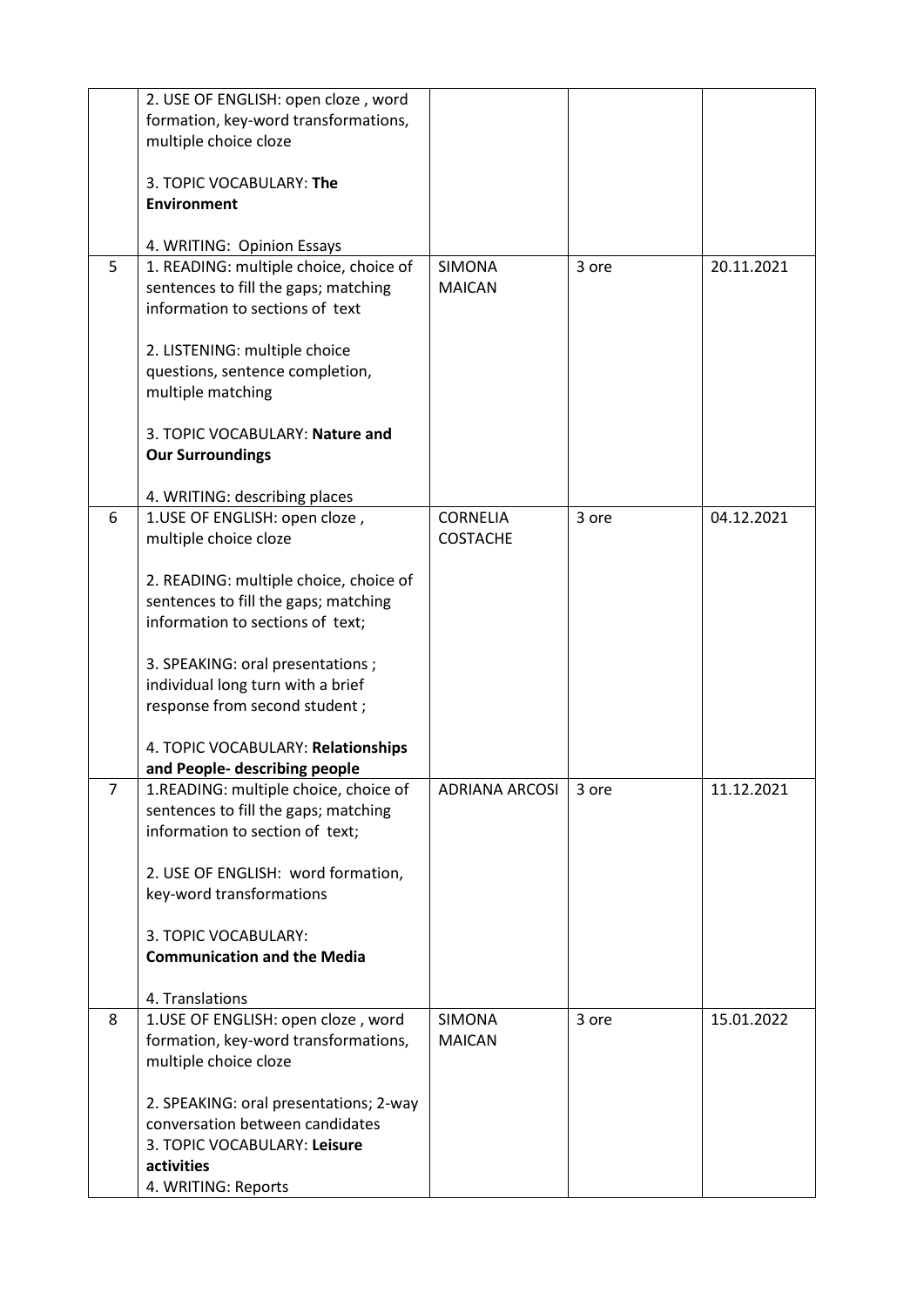| 9  | 1.SPEAKING : individual long turn with<br>a brief response from second student;                                                                    | SIMONA MAZILU                      | 3 ore | 22.01.2022 |
|----|----------------------------------------------------------------------------------------------------------------------------------------------------|------------------------------------|-------|------------|
|    | 2. READING : multiple choice, choice of<br>sentences to fill the gaps;                                                                             |                                    |       |            |
|    | 3. TOPIC VOCABULARY: Time and Work                                                                                                                 |                                    |       |            |
|    | 4. Translations                                                                                                                                    |                                    |       |            |
| 10 | 1.SPEAKING: comparing and<br>contrasting pictures; 2-way<br>conversations between students,<br>discussions related to the collaborative<br>task    | <b>ADRIANA ARCOSI</b>              | 3 ore | 29.01.2022 |
|    | 2 LISTENING: sentence completion,<br>multiple matching                                                                                             |                                    |       |            |
|    | 3.USE OF ENGLISH: word formation,<br>key-word transformations                                                                                      |                                    |       |            |
|    | 4. TOPIC VOCABULARY: Entertainment<br>and the Arts                                                                                                 |                                    |       |            |
| 11 | 1.READING: multiple choice, blank                                                                                                                  | <b>LIBERTINA</b>                   | 3 ore | 05.02.2022 |
|    | filling, matching information                                                                                                                      | VASILESCU                          |       |            |
|    | 2 USE OF ENGLISH: open cloze, multiple<br>choice cloze, word formation                                                                             |                                    |       |            |
|    | 3. TOPIC VOCABULARY: Jobs                                                                                                                          |                                    |       |            |
|    | 4. WRITING: letters of application                                                                                                                 |                                    |       |            |
| 12 | 1. SPEAKING: describing pictures, long<br>presentations on complex topics, 2-way<br>conversations, questions related to the<br>collaborative tasks | <b>CORNELIA</b><br><b>COSTACHE</b> | 3 ore | 19.02.2022 |
|    | 2. READING: multiple matching, gap<br>filling                                                                                                      |                                    |       |            |
|    | 3. TOPIC VOCABULARY: PERSONALITY                                                                                                                   |                                    |       |            |
|    | 4. WRITING: reviews                                                                                                                                |                                    |       |            |
| 13 | 1 LISTENING: multiple match questions,<br>sentence completion                                                                                      | <b>SIMONA MAICAN</b>               | 3 ore | 26.02.2022 |
|    | 2 USE OF ENGLISH: key word<br>transformations, word formation:<br>nouns and adjectives                                                             |                                    |       |            |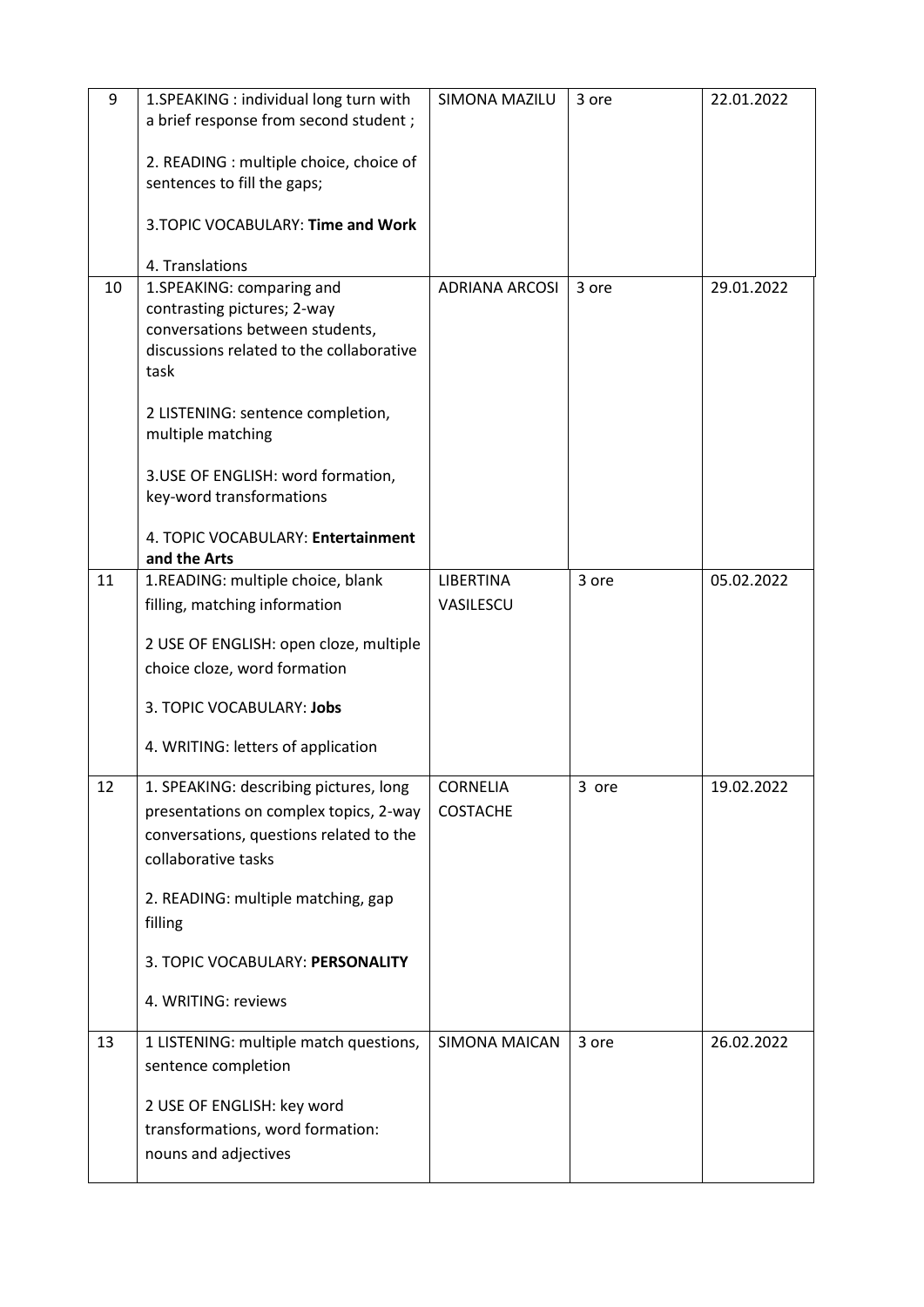|    | 3 TOPIC VOCABULARY: House and                                                                         |                               |       |            |
|----|-------------------------------------------------------------------------------------------------------|-------------------------------|-------|------------|
|    | Home                                                                                                  |                               |       |            |
|    | 4 WRITING: reviews                                                                                    |                               |       |            |
| 14 | 1 SPEAKING: compare and contrast<br>pictures                                                          | SIMONA MAZILU                 | 3 ore | 19.03.2022 |
|    | 2 READING: gap filling, matching<br>information                                                       |                               |       |            |
|    | 3 TOPIC VOCABULARY: The Consumer<br>of Today                                                          |                               |       |            |
|    | 4. WRITING : advertisements                                                                           |                               |       |            |
| 15 | 1 LISTENING: multiple matching,<br>sentence completion                                                | SIMONA MAICAN                 | 3 ore | 26.03.2022 |
|    | 2 USE OF ENGLISH: word formation:<br>negative suffixes, forming adverbs, key-<br>word transformations |                               |       |            |
|    | 3 TOPIC VOCABULARY: Movement and<br><b>Transport</b>                                                  |                               |       |            |
|    | 4 WRITING: proposals                                                                                  |                               |       |            |
| 16 | 1 SPEAKING: 2-way conversations<br>between students, questions related to<br>the topic in the task    | <b>LIBERTINA</b><br>VASILESCU | 3 ore | 09.04.2022 |
|    | 2 USE OF ENGLISH: gap filling, key-word<br>transformations based on tenses                            |                               |       |            |
|    | 3. TOPIC VOCABULARY: Crime and<br>Punishment                                                          |                               |       |            |
|    | 4. WRITING: narratives                                                                                |                               |       |            |
| 17 | 1 LISTENING: gap filling, multiple<br>matching                                                        | SIMONA MAZILU                 | 3 ore | 07.05.2022 |
|    | 2 READING: matching information to<br>sentences of text                                               |                               |       |            |
|    | 3 TOPIC VOCABULARY: Urban Life                                                                        |                               |       |            |
|    | 4 WRITING: describing festivals,<br>ceremonies                                                        |                               |       |            |
|    |                                                                                                       |                               |       |            |